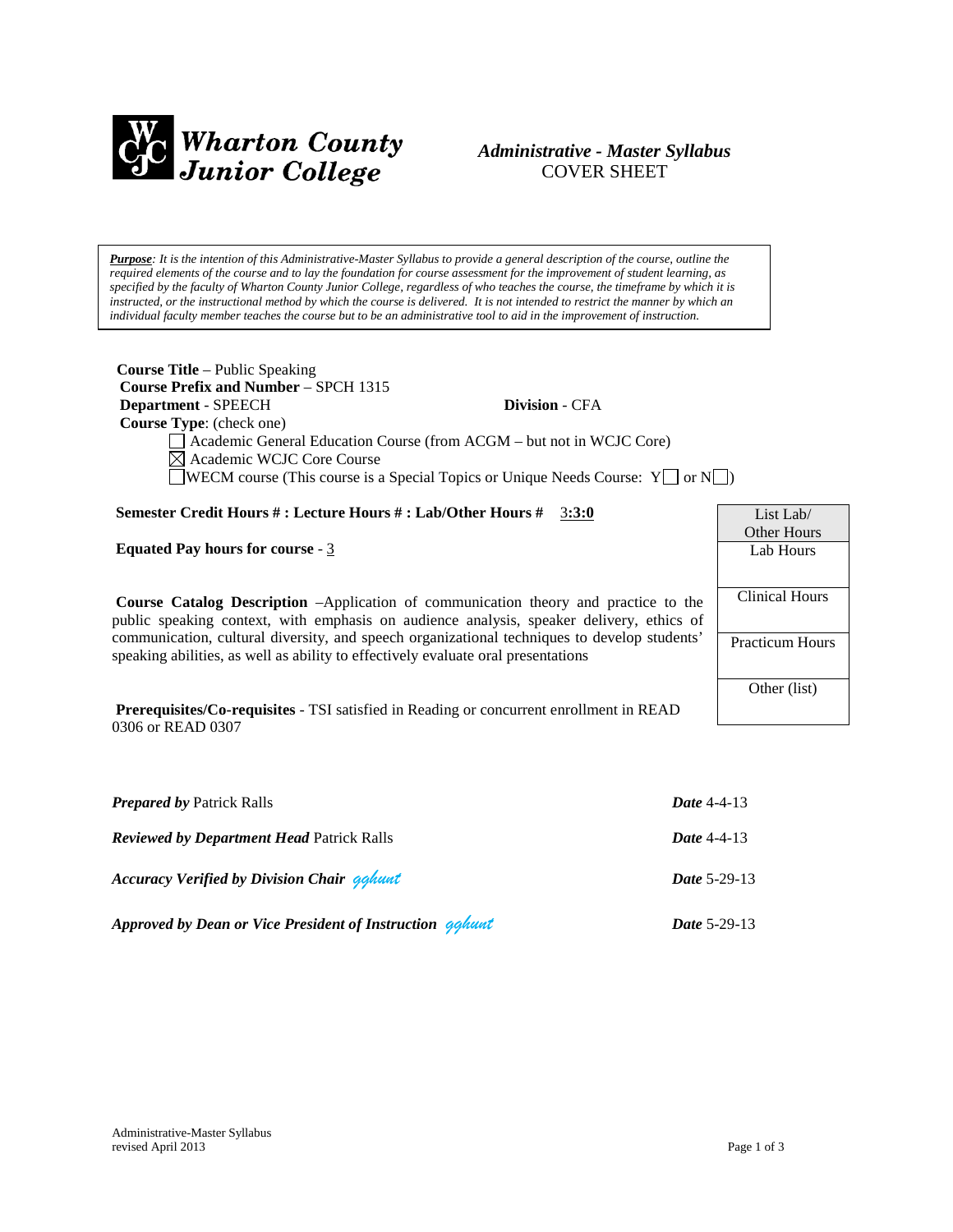

- **I. Topical Outline** Each offering of this course must include the following topics (be sure to include information regarding lab, practicum, clinical or other non-lecture instruction):
- Elements of public speaking, basic communication theory Communication apprehension Listening Topic, purpose, thesis Researching the speech topic Audience Analysis Organizational patterns Introductions, conclusions, transitions **Outlining** Effective speech delivery Developing the informative speech Developing the persuasive speech

## **II. Course Learning Outcomes**

| <b>Learning Outcomes</b><br>Upon successful completion of this course,<br>students will:                                                                 | <b>Methods of Assessment</b>                                                                                                                                                                                                      |
|----------------------------------------------------------------------------------------------------------------------------------------------------------|-----------------------------------------------------------------------------------------------------------------------------------------------------------------------------------------------------------------------------------|
| 1. Demonstrate an understanding of the<br>foundational models of communication.                                                                          | Students will prepare four to five oral<br>presentations to demonstrate their comprehension<br>and proficiency skills. The following outcomes<br>are assessed during at least one presentation. The                               |
| 2. Apply elements of audience analysis.<br>3. Demonstrate ethical speaking and listening<br>skills by analyzing presentations for evidence and<br>logic. | choice of which presentation/s varies according to<br>the teaching style of the individual instructor.<br>Outcomes assessed at least once (and may be<br>assessed with each presentation) include:<br>#1, #2, #3, #4, #5, #6, #7. |
| 4. Research, develop and deliver extemporaneous<br>speeches with effective verbal and nonverbal<br>techniques.                                           | This course requires a departmental exit exam in<br>which knowledge of theory and communication<br>concepts are assessed. Outcomes assessed include:                                                                              |
| 5. Demonstrate effective usage of technology<br>when researching and/or presenting speeches.                                                             | #1, #2, #3, #4, #5, #6, #7.                                                                                                                                                                                                       |
| 6. Identify how culture, ethnicity and gender<br>influence communication.                                                                                |                                                                                                                                                                                                                                   |
| 7. Develop proficiency in presenting a variety of<br>speeches as an individual or group (e.g. narrative,<br>informative or persuasive).                  |                                                                                                                                                                                                                                   |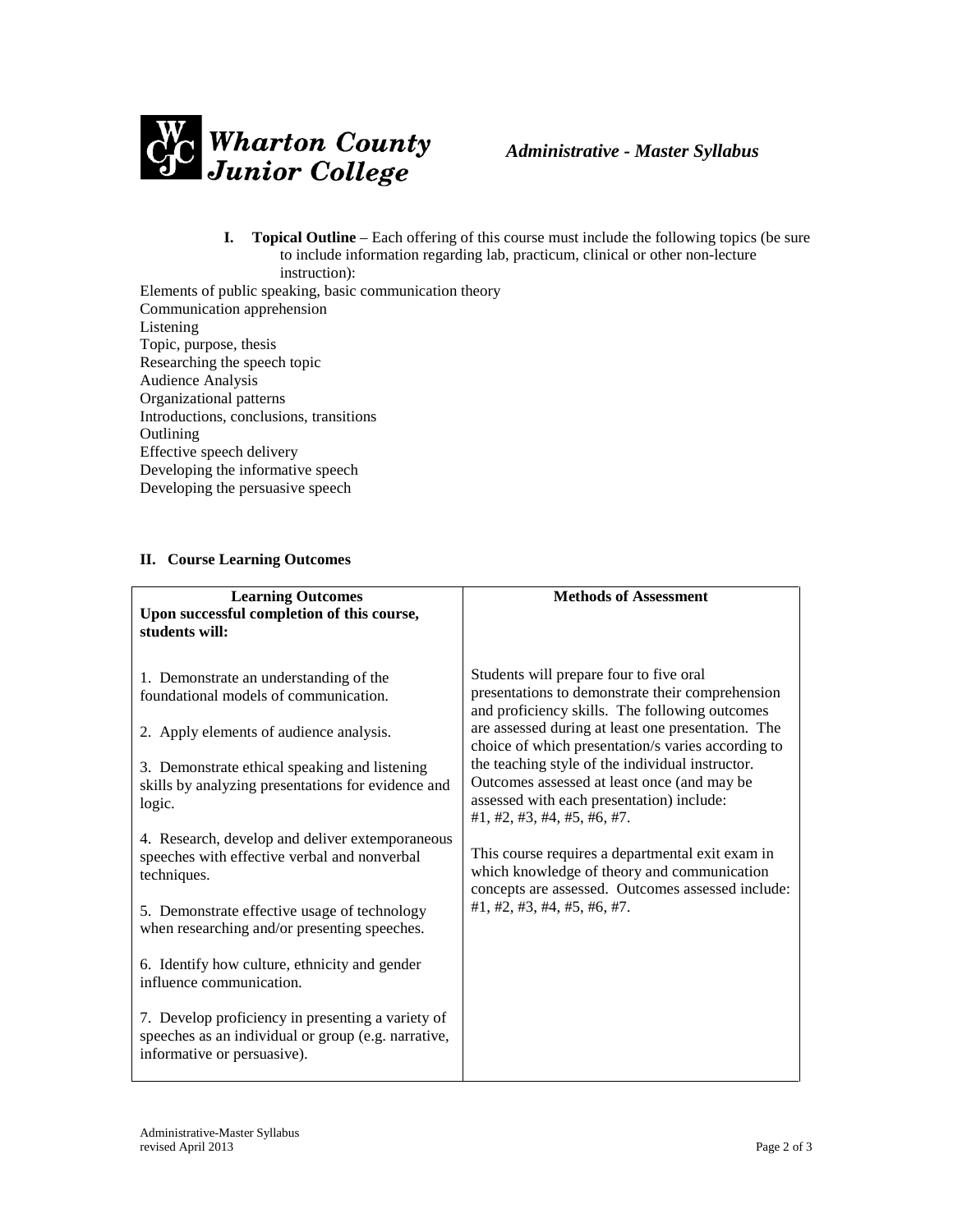## **III. Required Text(s), Optional Text(s) and/or Materials to be Supplied by Student.**

DK Guide to Public Speaking by Lisa A. Ford-Brown, Pearson, Current Edition

### **IV. Suggested Course Maximum** - 25

### **V. List any specific spatial or physical requirements beyond a typical classroom required to teach the course**.

Smart classroom with podium

## **VI. Course Requirements/Grading System – Describe any course specific requirements such as research papers or reading assignments and the generalized grading format for the course**

Four or five oral presentations will be delivered in front of an audience during the semester. The speech presentations will represent 60%-83% of the overall average in the class. Written assignments will represent 17%-40%. Additionally, all students must take the departmental exit exam (which is one of the aforementioned presentations). Examination items consist of one or more of the following: multiple choice, short answer, true/false, matching, fill-in-the-blank, and essay.

A (90-100); B (80-89); C (70-79); D (60-69); F (Below 60)

## **VII. Curriculum Checklist**

- **Academic General Education Course** (from ACGM – but not in WCJC Core) No additional documentation needed

## - **Academic WCJC Core Course**

Attach the Core Curriculum Review Forms

- $\boxtimes$  Critical Thinking
- $\boxtimes$  Communication
- $\Box$  Empirical & Quantitative Skills
- $\boxtimes$  Teamwork
- $\Box$  Social Responsibility
- $\boxtimes$  Personal Responsibility

## - **WECM Courses**

If needed, revise the Program SCANS Matrix & Competencies Checklist.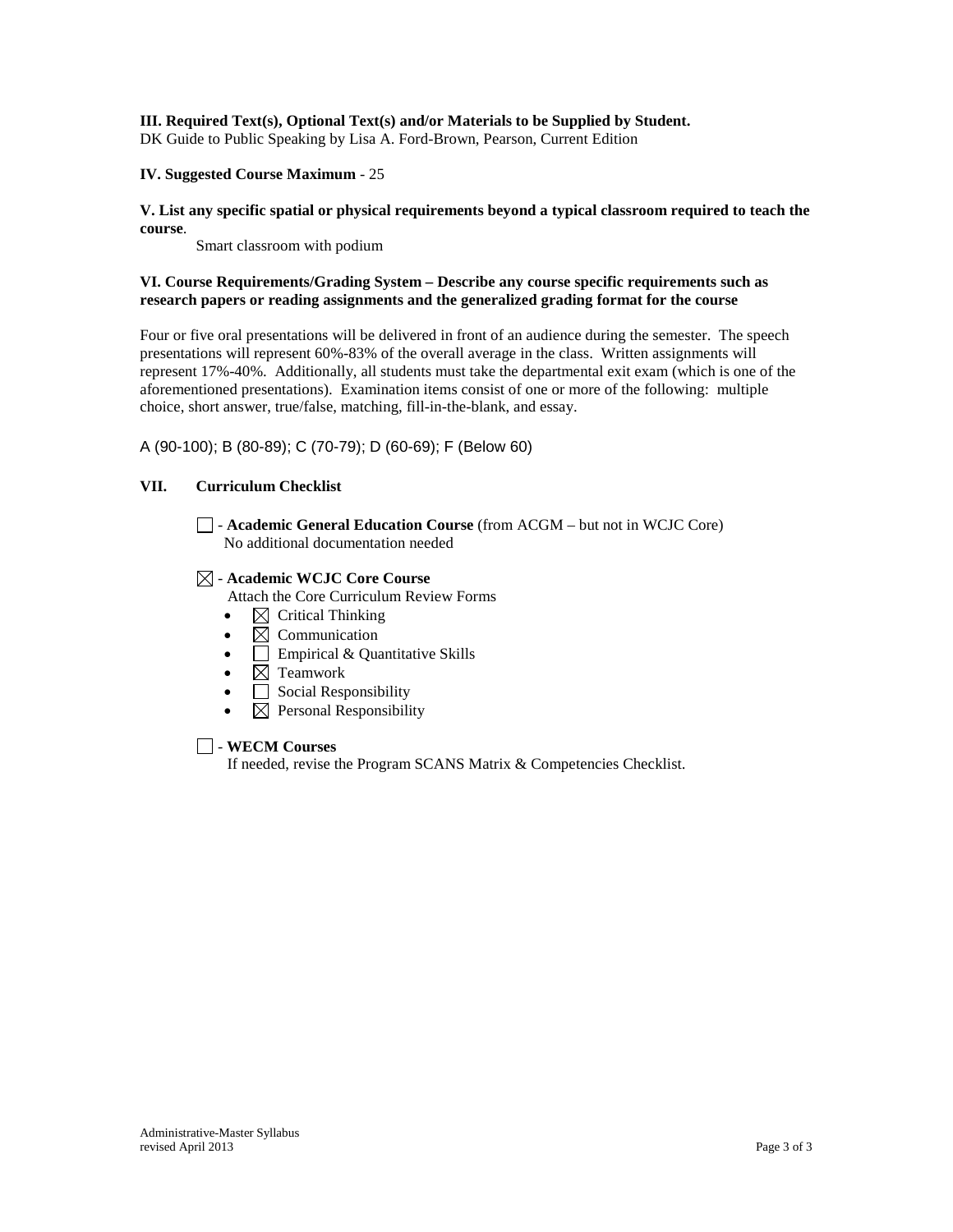

Foundational Component Area: **Communication** Course Prefix & Suffix: Spch 1315

Core Objective: **Critical Thinking Skills—**to include creative thinking, innovation, inquiry, and analysis, evaluation and synthesis of information

| For each core objective, there must be at least two different methods of assessment.<br>Student Learning Outcome supporting core objective: |                                                                                          |                                                                                                           |                                                                                                                               |
|---------------------------------------------------------------------------------------------------------------------------------------------|------------------------------------------------------------------------------------------|-----------------------------------------------------------------------------------------------------------|-------------------------------------------------------------------------------------------------------------------------------|
| <b>SLO</b> Status                                                                                                                           | <b>Student Learning Outcome (SLO)</b>                                                    | <b>Learning Activity</b>                                                                                  | <b>Assessment</b>                                                                                                             |
| The SLO is:                                                                                                                                 | Insert SLO (from Administrative Master Syllabi) below                                    | Provide a brief name and<br>description of the sample learning<br>activity:                               | Provide a brief name and<br>description of the sample quiz,<br>exam, rubric, assignment, etc. for<br>assessing the objective: |
| $\Box$ Existing<br>Revised<br>$\Box$ New<br>State State<br>Mandated                                                                         | Demonstrate effective usage of technology when<br>researching and/or presenting speeches | Library orientation<br>Informative speech<br>Demonstration speech<br>Lecture/Class Discussion             | Orientation assessment<br>Informative rubric<br>Demonstration rubric<br>quiz/exam                                             |
| $\Box$ Existing<br>$\Box$ Revised<br>$\Box$ New<br>State<br>Mandated                                                                        | Apply elements of audience analysis                                                      | Informative speech<br>Persuasive speech<br>Audience analysis<br>questionnaire<br>Lecture/Class Discussion | Informative rubric<br>Persuasive rubric<br>Questionnaire<br>quiz/exam                                                         |
| $\Box$ Existing<br>$\Box$ Revised<br>$\Box$ New<br>$\Box$ State<br>Mandated                                                                 |                                                                                          |                                                                                                           |                                                                                                                               |

 $_{\text{Date:}}$  8-22-2013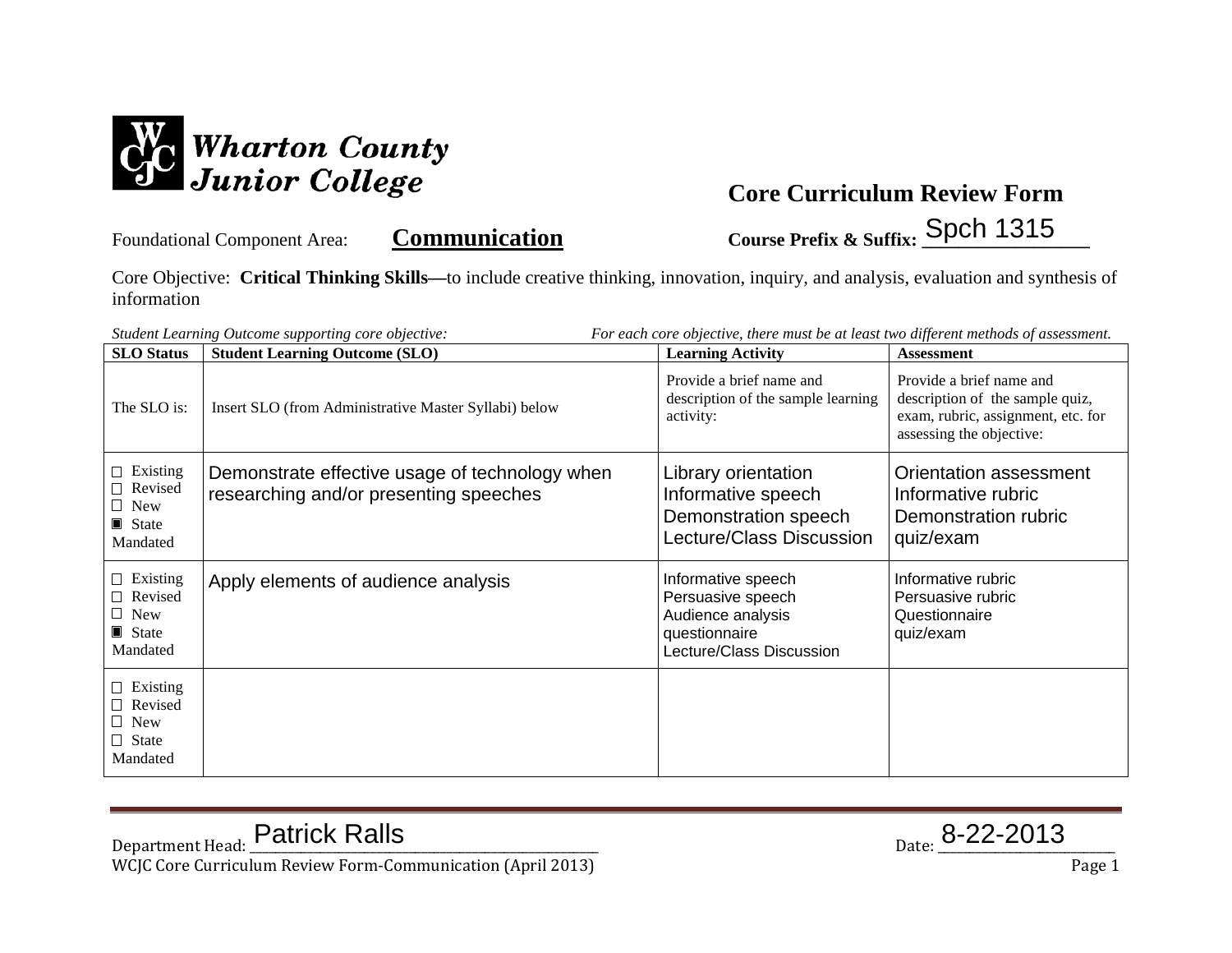

Foundational Component Area: **Communication Course Prefix & Suffix: \_\_\_\_\_\_\_\_\_\_\_\_\_\_\_\_\_\_\_\_** Spch 1315

Core Objective: **Communication Skills—**to include effective development, interpretation and expression of ideas through written, oral and visual communication

*Student Learning Outcome supporting core objective: For each core objective, there must be at least two different methods of assessment.*

| <b>SLO</b> Status                                                                   | <b>Student Learning Outcome (SLO)</b>                                                                       | <b>Learning Activity</b>                                                                                                                                                                              | <b>Assessment</b>                                                                                                             |
|-------------------------------------------------------------------------------------|-------------------------------------------------------------------------------------------------------------|-------------------------------------------------------------------------------------------------------------------------------------------------------------------------------------------------------|-------------------------------------------------------------------------------------------------------------------------------|
| The SLO is:                                                                         | Insert SLO (from Administrative Master Syllabi) below                                                       | Provide a brief name and<br>description of the sample learning<br>activity:                                                                                                                           | Provide a brief name and<br>description of the sample quiz,<br>exam, rubric, assignment, etc. for<br>assessing the objective: |
| $\Box$ Existing<br>$\Box$ Revised<br>$\Box$ New<br>$\blacksquare$ State<br>Mandated | Research, develop and deliver extemporaneous<br>speeches with effective verbal and nonverbal<br>techniques. | Introduction, Demo, Significant<br>Event, Policy Stance, Informative<br>(individual/group), Persuasive,<br>impromptu, and/or Special occasion<br>speech<br>Lecture/class discussion                   | rubric<br>quiz/exam                                                                                                           |
| $\Box$ Existing<br>$\Box$ Revised<br>$\Box$ New<br>$\blacksquare$ State<br>Mandated | Demonstrate an understanding of the foundational<br>models of communication.                                | Lecture/class discussion                                                                                                                                                                              | quiz/exam                                                                                                                     |
| $\Box$ Existing<br>□ Revised<br>$\Box$ New<br>$\blacksquare$ State<br>Mandated      | Identify how culture, ethnicity, and gender influence<br>communication.                                     | Introduction, Demo, Significant Event,<br>Policy Stance, Informative<br>(individual/group), Persuasive, impromptu,<br>and/or Special occasion speech<br>Lecture/class discussion<br>Audience analysis | rubric<br>quiz/exam<br>questionnaire                                                                                          |

 $_{\text{Date:}}$  8-22-2013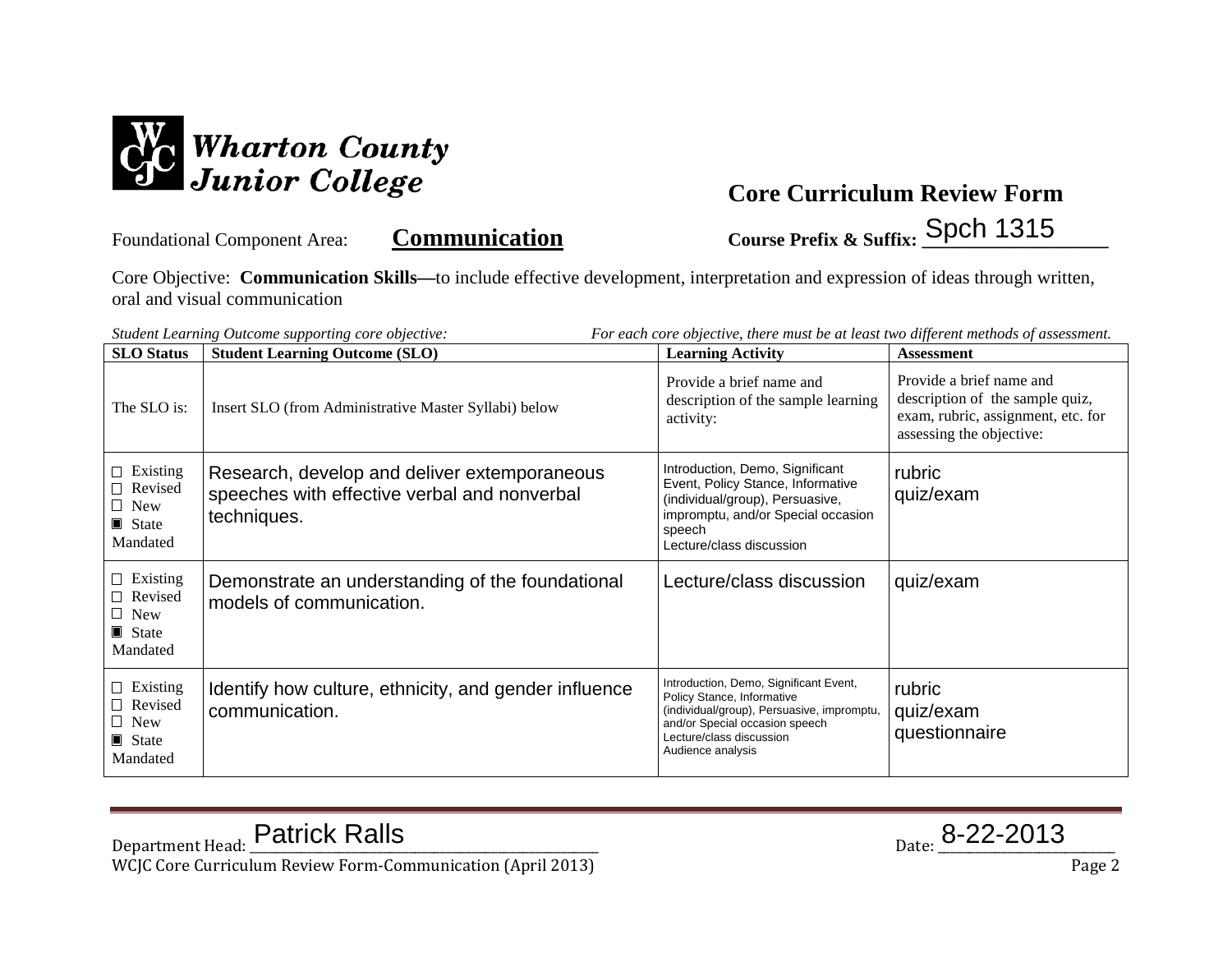

Foundational Component Area: **Communication Course Prefix & Suffix: \_\_\_\_\_\_\_\_\_\_\_\_\_\_\_\_\_\_\_\_** Spch 1315

Core Objective: **Teamwork—**to include the ability to consider different points of view and to work effectively with others to support a shared purpose or goal

| For each core objective, there must be at least two different methods of assessment.<br>Student Learning Outcome supporting core objective: |                                                                                                                                     |                                                                             |                                                                                                                               |
|---------------------------------------------------------------------------------------------------------------------------------------------|-------------------------------------------------------------------------------------------------------------------------------------|-----------------------------------------------------------------------------|-------------------------------------------------------------------------------------------------------------------------------|
| <b>SLO</b> Status                                                                                                                           | <b>Student Learning Outcome (SLO)</b>                                                                                               | <b>Learning Activity</b>                                                    | <b>Assessment</b>                                                                                                             |
| The SLO is:                                                                                                                                 | Insert SLO (from Administrative Master Syllabi) below                                                                               | Provide a brief name and<br>description of the sample learning<br>activity: | Provide a brief name and<br>description of the sample quiz,<br>exam, rubric, assignment, etc. for<br>assessing the objective: |
| $\Box$ Existing<br>□ Revised<br>$\Box$ New<br>$\blacksquare$ State<br>Mandated                                                              | Develop proficiency in presenting a variety of<br>speeches as an individual or group (e.g. narrative,<br>informative or persuasive) | Impromptu group analysis<br>Informative speech<br>Group presentation        | workheet<br>intragroup questionnaire<br>teamwork rubric                                                                       |
| $\Box$ Existing<br>$\Box$ Revised<br>$\Box$<br>New<br>$\Box$ State<br>Mandated                                                              |                                                                                                                                     |                                                                             |                                                                                                                               |
| $\Box$ Existing<br>$\Box$ Revised<br>New<br>$\Box$ State<br>Mandated                                                                        |                                                                                                                                     |                                                                             |                                                                                                                               |

 $_{\text{Date:}}$  8-22-2013